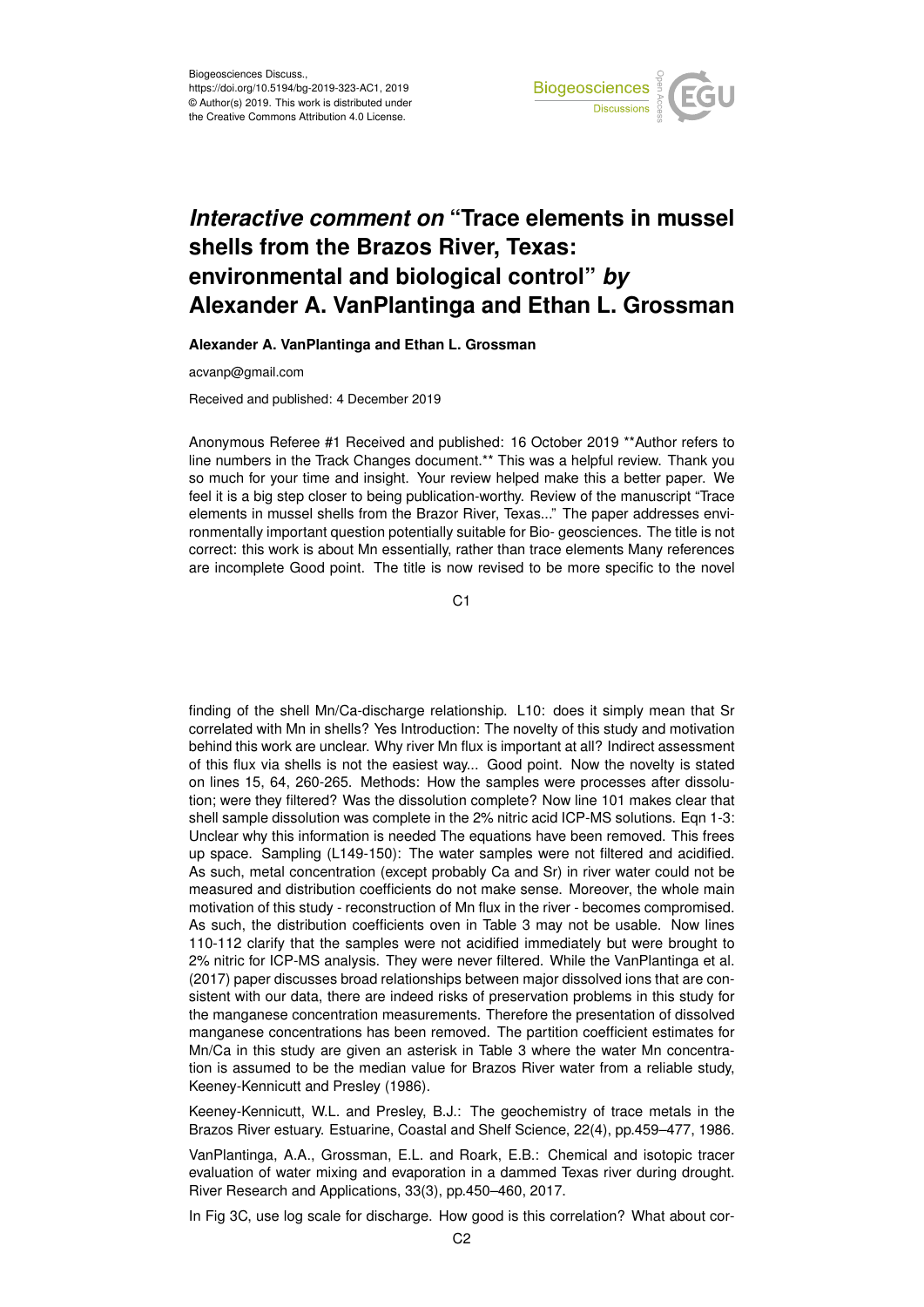relation with temperature? Done L254-259: Another issue is what is Mn concentration in the lake hypolimnion? If the lake is seasonally stratified, then, during the overturn, the bottom Mn-rich waters can feed the river thus dramatically increasing the Mn concentration in the river water. Lines 287-291 now discuss this issue in the "point source theory" part of the discussion. L257-258: The argument is unclear. In Fig. 3E, Mn/Ca is not inversely related to Sr/Ca. Please show the relationships. This section was weak and needed to be revised. Thank you for directing my attention here. L270-271: The low flow may provide enhanced Mn2+ input from the riparian and hy- porheic zone We now include a reference to the relevant surface-groundwater interaction (Rhodes et al., 2017), which builds on concepts in VanPlantinga et al. (2017). The tracers for bank storage (high  $[Mg2++Ca2++HCO3-]$  relative to  $[Na++Cl^-]$ ) are prominent during the 1-2 day period following a rain storm, when bank storage quickly discharges. The idea that the Brazos River is a gaining stream in times of low flow, thus possibly changing the redox related dissolved ion chemistry such as Mn/Ca, is not supported by these studies. Rhodes, K.A., Proffitt, T., Rowley, T., Knappett, P.S., Montiel, D., Dimova, N., Tebo, D. and Miller, G.R.: The importance of bank storage in supplying baseflow to rivers flowing through compartmentalized, alluvial aquifers. Water Resources Research, 53(12), pp.10539-10557, 2017.

L277: notice here that the maximal suspended load is usually observed at high discharge Yes, you read that correctly. However, there is a big emphasis on inorganic particles, being at higher concentrations in more turbid conditions which the mussels are less likely to feed on because this is a strong environmental stressor for them. As our study finds, the shell Mn/Ca is inversely related to log of discharge, so it cannot be the inorganic Mn-bearing particles that the mussels are eating. L288: Chl a of mg/L concentration is really high. May be a misprint here and the concentrations are in  $\mu$ g/L? This line now specifies that it is water column chlorophyl in mg x L-3 and benthic chlorophyll in mg x L-2 L293-295: As a conclusion to section 3.5, this is extremely discouraging. It looks like one cannot yet discuss the sources of Mn for shells, so this section is useless... We feel that calling for future research into spatial and tempo-

C3

ral scales of manganese flux in rivers such as the Brazos River is appropriate. The research from Roach (2014) mentioned in this section gives us a basis to argue our hypothesis that the environmental Mn is ingested by mussels as organic particle bound Mn.

L312 Owen1996 is not in the ref list This has been fixed. Thank you. L325-329: May be place this information in the Introduction. Again, this sentence is very discouraging: how is it related to particulate case analyzed in this work? What is more important, according to authors, in Brazes River: physiological mechanisms or environmental factors? The relative contributions to shell trace element chemistry from physiological factors such as metabolism, ion channels, reproduction vs. environmental factors such as river chemistry is the backdrop of this research. The first paragraph of the introduction covers this issue. I added a "does not necessarily. . ." here. Rewrite L 347-348 This sentence in the conclusions has now been revised. L349-350: This is not sufficiently discussed and the whole story of DMn can be com- promised by inadequate sampling The partition coefficient estimates for Mn/Ca in this study are given an asterisk in Table 3 where the water Mn concentration is assumed to be the median value for Brazos River water from a reliable study, Keeney-Kennicutt and Presley (1986).

Interactive comment on Biogeosciences Discuss., https://doi.org/10.5194/bg-2019-323, 2019.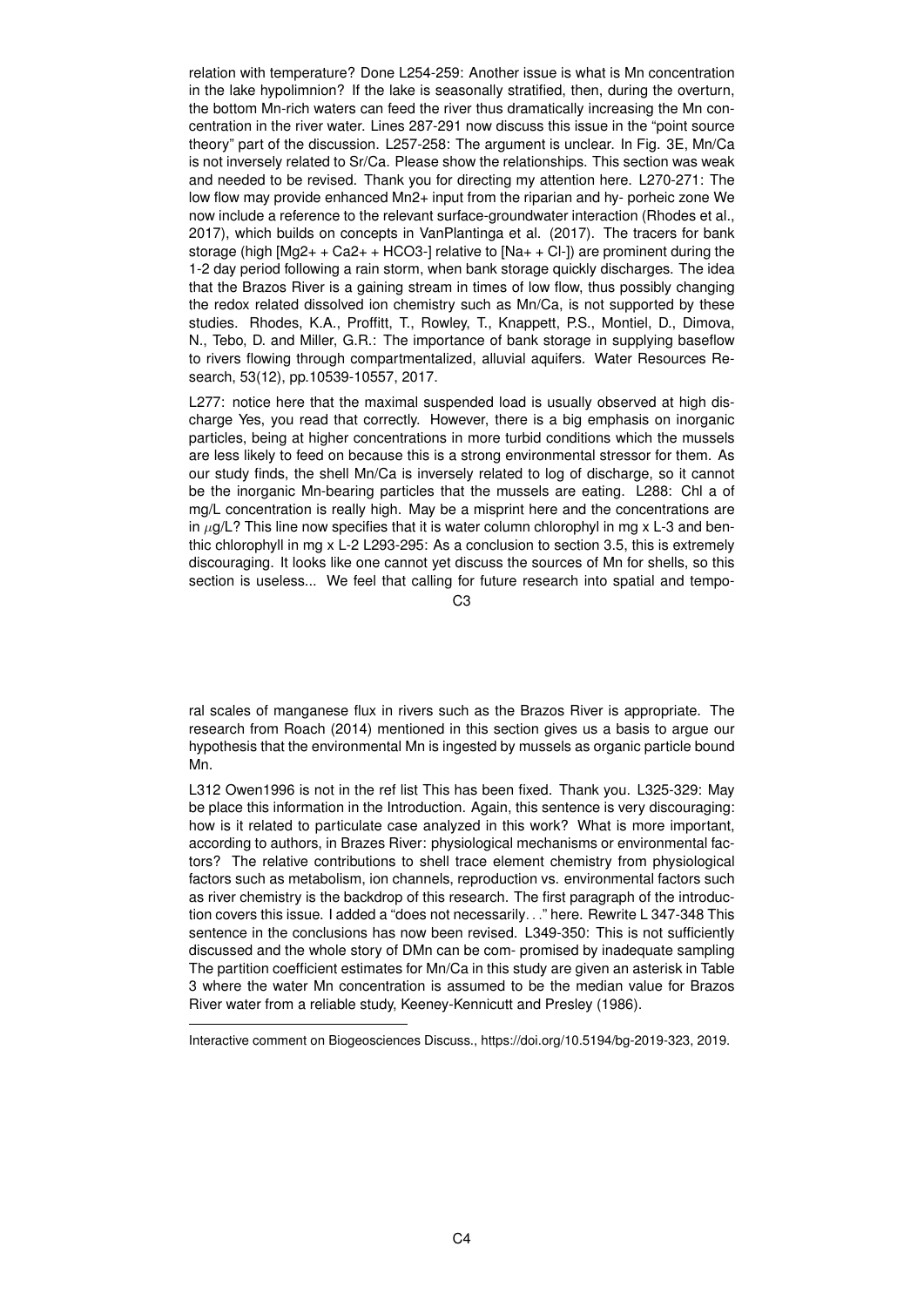**Anonymous Referee #1**

Received and published: 16 October 2019

\*\*Author refers to line numbers in the Track Changes document.\*\* This was a helpful review.<br>Thank you so much for your time and insight. Your review helped make this a better paper. We feel<br>it is a big step closer to being

Review of the manuscript "Trace elements in mussel shells from the Brazor River, Texas..."

The paper addresses environmentally important question potentially suitable for Bio geosciences.

The title is not correct: this work is about Mn essentially, rather than trace elements Many

references are incomplete

Good point. The title is now revised to be more specific to the novel finding of the shell<br>Mn/Ca-discharge relationship.

L10: does it simply mean that Sr correlated with Mn in shells?

**Yes**

Introduction: The novelty of this study and motivation behind this work are unclear.<br>Why river Mn flux is important at all? Indirect assessment of this flux via shells is not the easiest

way... **Good point. Now the novelty is stated on lines 15, 64, 260-265.**

Methods: How the samples were processes after dissolution; were they filtered? Was the dissolution complete?

Now line 101 makes clear that shell sample dissolution was complete in the 2% nitric acid<br>ICP-MS solutions. Eqn 1-3: Unclear why this information is needed

**The equations have been removed. This frees up space.**

Sampling (L144-150): The water samples were not filtered and acidified. As such, metal<br>concentration (except probably Ca and Sr) in river water could not be measured and distribution<br>coefficients do not make sense. Moreove

Now lines 110-112 clarify that the samples were not acidified immediately but were<br>brought to 2% nitric for ICP-MS analysis. They were never filtered. While the<br>VanPlantinga et al. (2017) paper discusses broad relationship

**Fig. 1.** responses in bold



**Fig. 2.** track changes